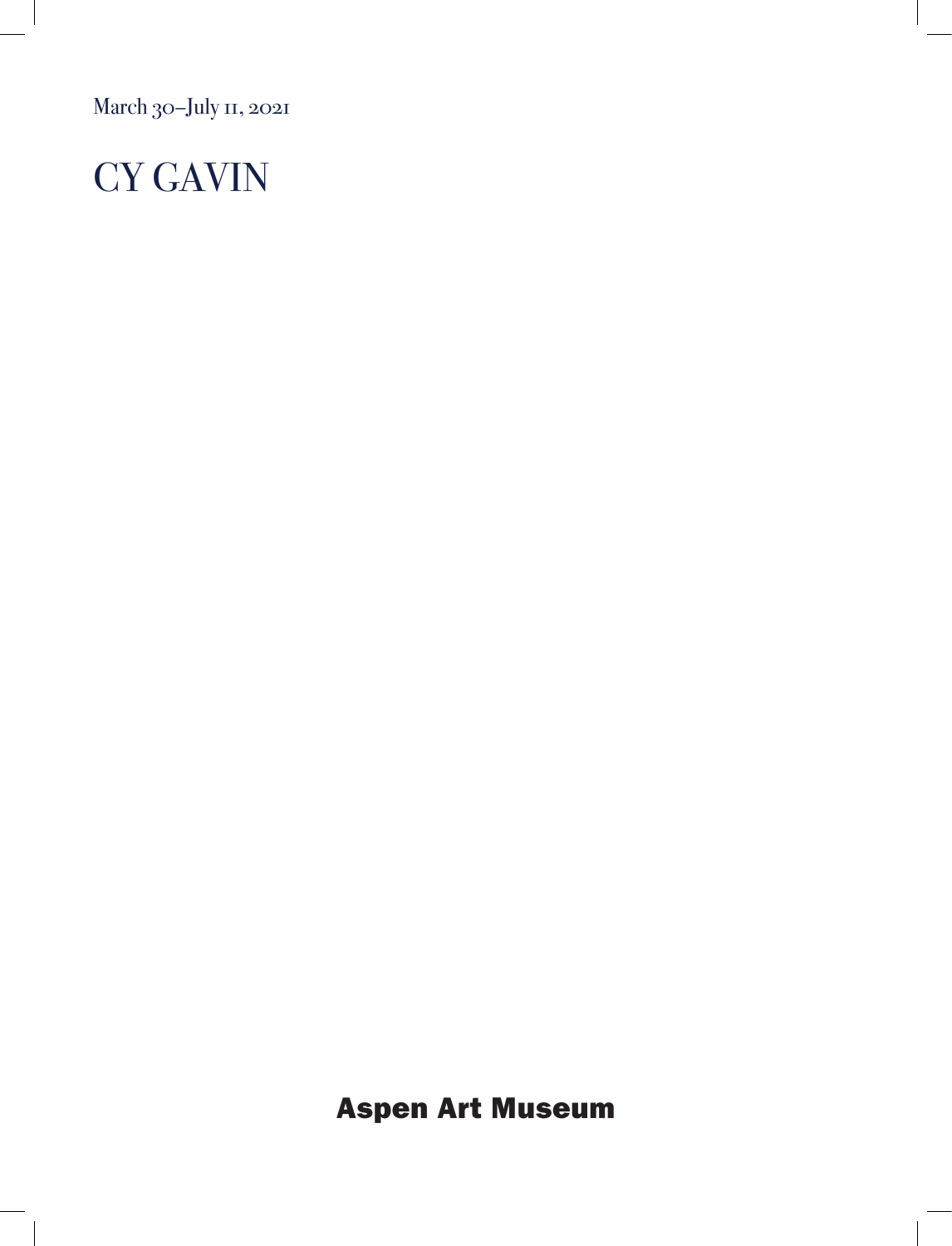In his recent work, Cy Gavin depicts natural surroundings close to home and at a distance. A fallen tree that once demarcated a property line, a displaced rock, or a breaking wave, for instance, are all found formally represented in a new collection of paintings. Though seemingly separated from humankind, the movements alluded to in these particular subjects could be thought of with regard to migratory patterns, such as the dispersion of people from one country to another, not unlike the boulder moved by a glacier in *Untitled (Glacial Erratic)* (2021).

On the other hand, *Untitled (Dam)* (2021) portrays a patchwork of a former hydropower dam behind the artist's studio in the Hudson Valley, a region of New York itself the product of glacial activity. Now in disrepair, the dam is perhaps a monument to its own failure to stem natural forces or, to a greater extent, impose artificial borders. Similarly, Gavin's preoccupation with tem porality extends to the macro. *Untitled (NEOWISE)* (2021) is a painting of the spectacular comet whose rare visibility in the Northern Hemisphere last summer coincided with a tumultuous year in America's recent past. While looking at the stars might allow reflection on the transience of humankind, this comet's depiction is simultaneously a marker of time as it passes the earth every 6,800 years.

The largest piece in this exhibition, *Untitled (Cavern)* (2021), is as much a portrayal of a cavern as it is a study in darkness—the artist often paints nocturnally, and this canvas is shown alone in Gallery 4 on light-absorbing wall paint. Gavin has painted caves before, following his interest in the subterranean both as a geological phenomenon and historical site impacted by human intervention. As such, the changing political landscapes that redefine citizenship underlie the exhibition. By connecting concepts of land ownership with the articulation of power within societies, Gavin questions how our surroundings are subject to definition or privatization, ultimately leading to the problematics of identifying a unilateral history in the present.

## GALLERY 4

*Untitled (Cavern)* 2021 Acrylic on canvas 135 × 365 in (342.9 cm × 927.1 cm)

## GALLERY 5

*Untitled (Dam)* 2021 Acrylic on canvas  $72 \times 288$  in (182.9  $\times$  731.5 cm)

*Untitled (Fallen Sugar Maple)* 2020 Acrylic, gesso, and chalk on canvas  $8$ 1 ½  $\times$  132 ½ in (207  $\times$  336.6 cm)

*Untitled (Glacial Erratic)* 2021 Acrylic on canvas  $86\,\frac{1}{2}\!\times\!133$  in (219.7  $\times$  337.8 cm)

*Untitled (NEOWISE)* 2021 Acrylic and gesso on canvas  $84\times$  121 in (213.4  $\times$  307.3 cm)

*Untitled (Wave, breaking)* 2021 Acrylic and Aquarelle pencil on canvas  $88\times 8$ 9 in (223.5  $\times$  226 cm)

All works courtesy the artist and © Cy Gavin.

Cy Gavin (b. 1985, lives and works in New York)